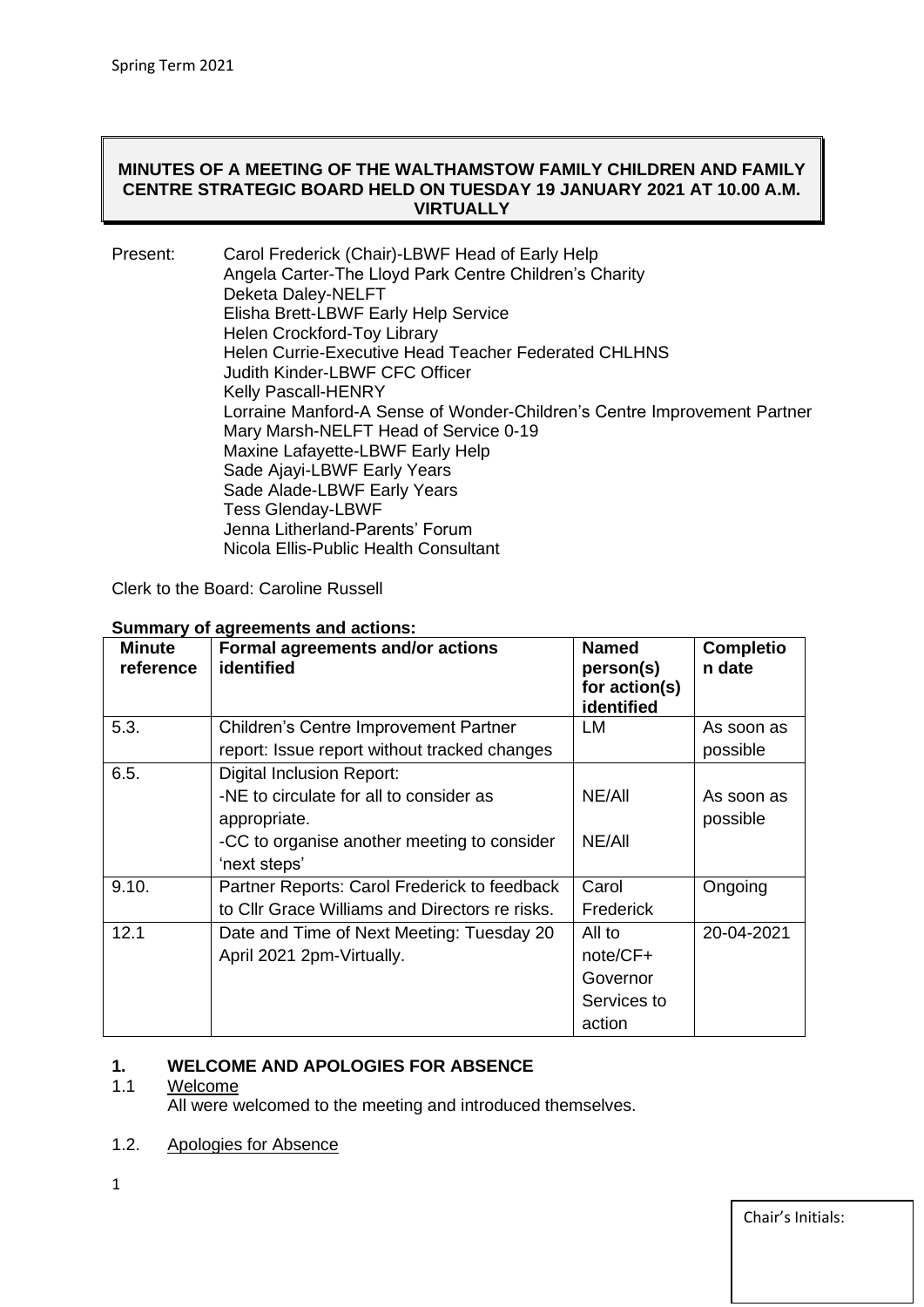These were received and accepted from Sheila Gammons (Chair). Eve McLoughlin, Raymond Wood, Wendy Fields, Michelle Twitchett and Corinne Clarkson.,

#### **2. DECLARATIONS OF INTEREST**

There were no declarations of interest in any of the following agenda items.

#### **3. MINUTES**

3.1. Minutes of the Last Meeting Held on 6 October 2020 These were received and agreed to be an accurate record of the meeting, considered signed.

| <b>Minute</b><br>reference | <b>Action</b>                                      | <b>Status update</b>          |
|----------------------------|----------------------------------------------------|-------------------------------|
| 4.2.                       | Draft Terms of Reference: Consider                 | No response from EMcL. RB     |
|                            | any additional representation needed<br>e.g. SEND. | to liaise with EMcL.          |
| 6                          | Performance Data: Amend format to                  | MT to report to next meeting. |
|                            | reflect changes to service delivery.               |                               |
| $\overline{7}$             | <b>UNICEF Accreditation:</b>                       | Accreditation is ongoing      |
| 8.1                        | Delivery of Outcomes for Best Start                | Report to next meeting        |
|                            | in Life: CF/NE/EMcL have met but                   |                               |
|                            | decisions postponed by lockdown. At                |                               |
|                            | NELFT integrated review meetings                   |                               |
|                            | have been held                                     |                               |
| 8.2                        | <b>Scrutiny Committee Report January</b>           | Completed                     |
|                            | 2021: Completed for submission on                  |                               |
|                            | 21/01/2021.                                        |                               |
| 8.3.                       | Liaison with Local Community                       | Ongoing                       |
|                            | Voluntary Sector: CF/NE/HCr: Use of                |                               |
|                            | the winter grant has been considered               |                               |
|                            | and allocated. HCr will share info e.g.            |                               |
|                            | <b>LPC and HENRY with users</b>                    |                               |

#### 3.2. Matters Arising

#### **4. REVISED TERMS OF REFERENCE**

It was **AGREED** to adopt the current draft terms of reference for the present.

#### **5. REPORT FROM THE CHILDREN'S CENTRE IMPROVEMENT PARTNER RE THE IMPACT OF COVID ON SERVICES-LORRAINE MANFORD**

5.1. Summary Report This was screen shared by Lorraine re purpose, evidence and findings.

#### 5.2. Verbal Summary

5.2.1. The report was compiled in November/December 2020 following interviews with a range of professionals virtually mainly working in Leytonstone and Chingford. Multiple responses were received relating to: -The effect of COVID restrictions on activities and service delivery.

-Challenges with service delivery.

Chair's Initials: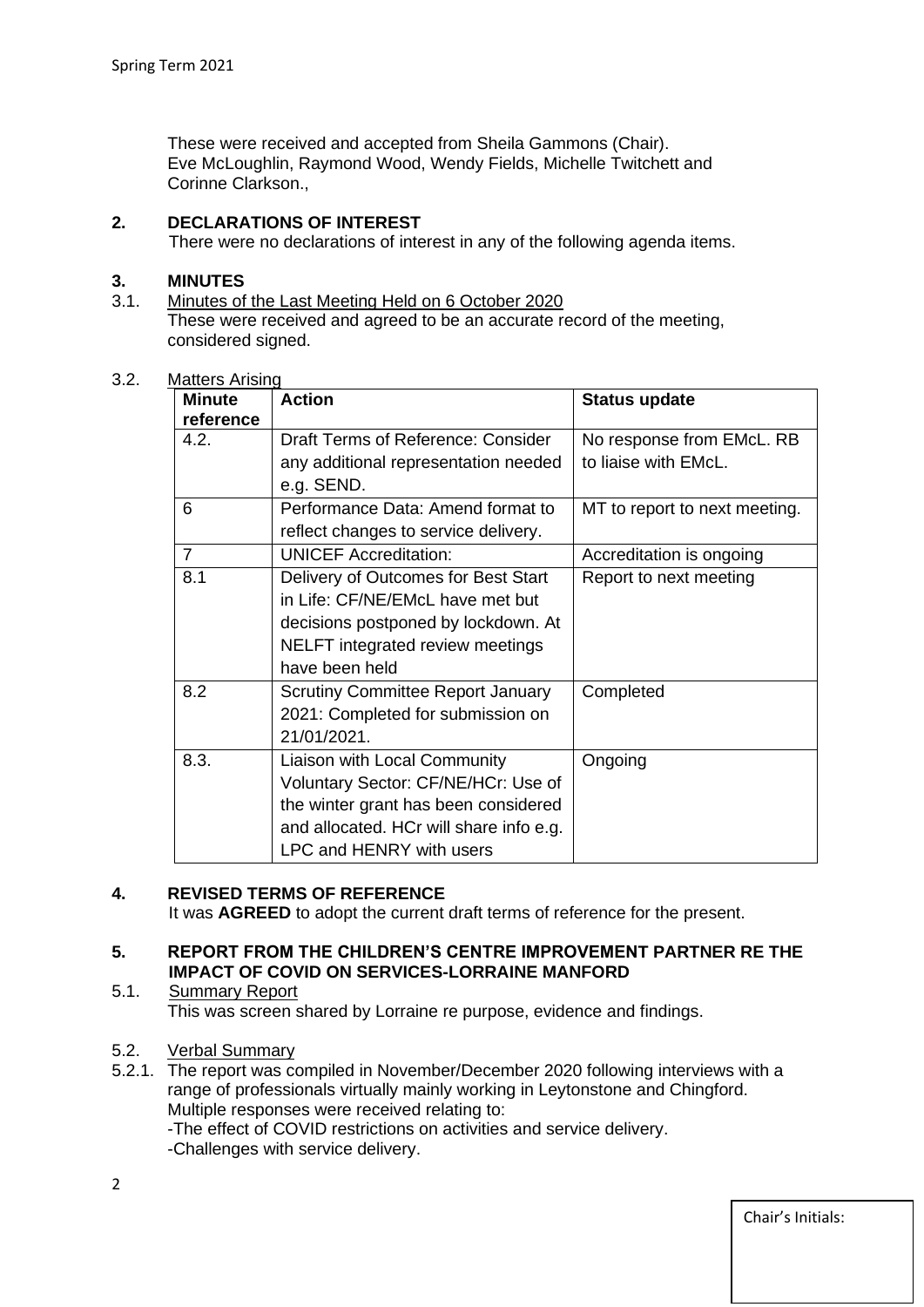-Support for practitioners. -Future services.

5.2.2. Findings:

-Knowledge and confidence have increased re the use of technology.

-Regular virtual meetings are well run and attended.

-Community engagement has been facilitated by LPC e.g. baby bank has been very well supported.

-There has been significant ingenuity and creativity shown in the use of IT devices. -Existing systems and pathways are working well e.g. re team working and establishment of new contacts in other services and charities. The Early Years' Handbook is very useful.

-For the future robust working from home plans are needed with appropriate equipment available. A mix of strategies is used especially for housebound parents. -The mix of virtual and face to face meetings used has been successful with good attendance and punctuality and reduced travel time.

-A range of meetings can be virtual e.g. team, supervision, webinar training including question and answer sessions. Parents could be trained in the completion of Learning Books and the service promoted by a range of means.

#### 5.3. Discussion

5.3.1. **MM:** The report is commended. Will email re NELFT points as need to separate staff perceptions from actual arrangements. Staff confidence is increasing in the use of video platforms. Video contact is used as a default means of contact if there are safeguarding considerations. There is some concern re interactions between family members, conduct of assessments and review of procedures. Activities have been developed to be accessible and engaging online (on LBWF website and The Hub)+ Facebook.

MM reported re a pilot with Whipps Cross Hospital re a digital ERed offer for new borns to promote services including toy library, Children and Family Centre Services and other support services. The CAMHS service has reportedly been slow to respond.

- 5.3.2. **Helen Crockford:** The Toy Library operates slots twice weekly. There is Wood Street ward funding and additional families could be accommodated including those with children with special educational needs.
- 5.3.3. **Helen Currie:** Loan of physical toys in the home would be very beneficial especially for children who have had good access to IT devices but less familiarity with toys.
- 5.3.4. **Elisha Brett** noted that existing stock could be supplemented with toys from the Home Visiting Service. She noted that more participation has been seen by Dads e,g, in online baby massage sessions and multiple donations. Use of additional buildings could be considered. Pop up sessions could be delivered in established locations but there is a need to consider SEND support for future lockdowns.
- 5.3.5. **Nicola Ellis:** The report was commended. Re the comments about CAMHS she could discuss these with the Board. A move to a virtual model should support response times. **ACTION:** Issue report without tracked changes.

Chair's Initials: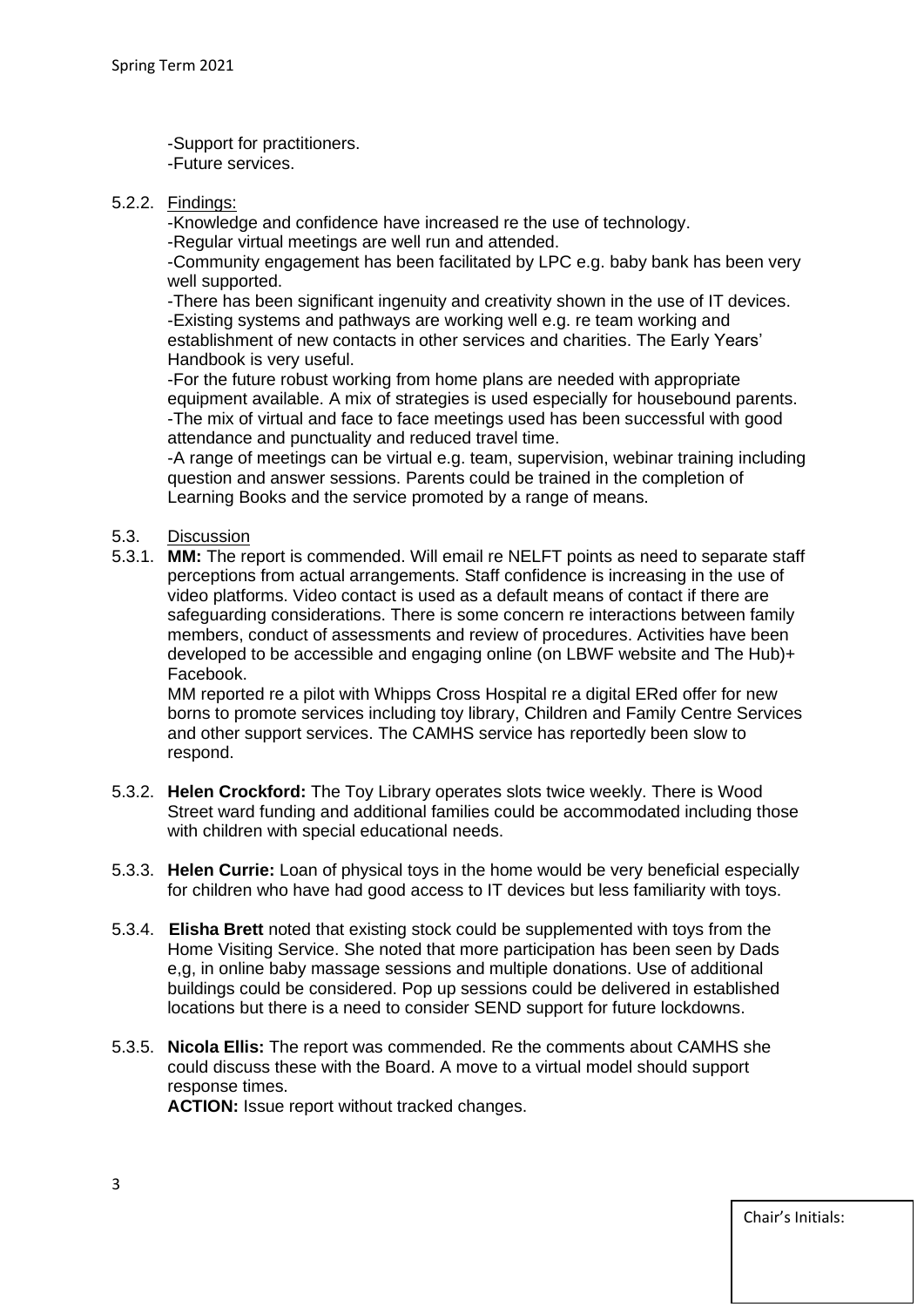#### **6. REPORT ON IMPACT OF DIGITAL INCLUSION AND FORWARD COMMUNICATIONS PLAN**

- 6.1. **Nicola Ellis and Corinne Clarkson** reported that a Public Health Working Group had met to consider digital inclusion and barriers to it. An item is to be presented to the Childrens' Health and Well Being Board, the priority being to address digital poverty.
- 6.2. A report was screen shared re digital exclusion e.g. re skills, infrastructure, inability to purchase sufficient devices, data or fixed broadband and lack of space in the home to engage virtually.
- 6.3. Information from neighbouring boroughs including LB Tower Hamlets indicates high exclusion of low income households. In LBWF reach and engagement has been affected by COVID especially in more deprived areas.
- 6.4. Re schools and education a greater number of devices have been allocated to support children but more are needed. Older and lower income adults are likely to be most vulnerable to digital exclusion. Poverty is the major indicator of digital exclusion.
- 6.5. Discussion noted that the report is generally positive.

-There have been Local Authority developments re devices for children with provision of hard copy packs and resources for under 5s by the Lloyd Park Charity.

-A local system is need for donation of IT devices.

-Access to broadband is need for inclusion of low income households.

-Posters/paper resources including a helpline number are needed.

-Some funding is available for data support.

#### **ACTIONS:**

-NE to circulate report for all to consider as appropriate.

-CC to organise a further meeting to consider next steps e.g. face to face and phone support.

#### **7. REPORT ON IMPACT OF DIGITAL INCLUSION AND FORWARD COMMUNICATIONS PLAN-MAXINE LAFAYETTE**

- 7.1. Maxine reported regarding:
	- -Development of the Facebook page.
	- -Development of the LBWF website to be more child friendly.

-Forward planning re campaigns with each partner.

-Distribution of a postcard to promote the service offer as part of WF News and on the Facebook page as notification.

-Consider use of a poster format for Early Years settings to publicise services (AC) e.g. in the library, town centre and GP services.

-Analysis of the users of Facebook.

#### **8. UPDATE RE RE-C0MMISSIONING PLANS AND ENGAGEMENT NEEDS ANALYSIS PLANS-NICOLA ELLIS**

8.1. Nicola reported regarding extension of the 3 main contracts (HENRY, LPC and NELFT) to the end of June 2022. After this time consideration will be given to recommissioning via a needs assessment to understand needs, what is working well, gaps and the future service model (being considered by an internal working group) including engagement with families.

IT connection lost 11.25-11.40 a.m.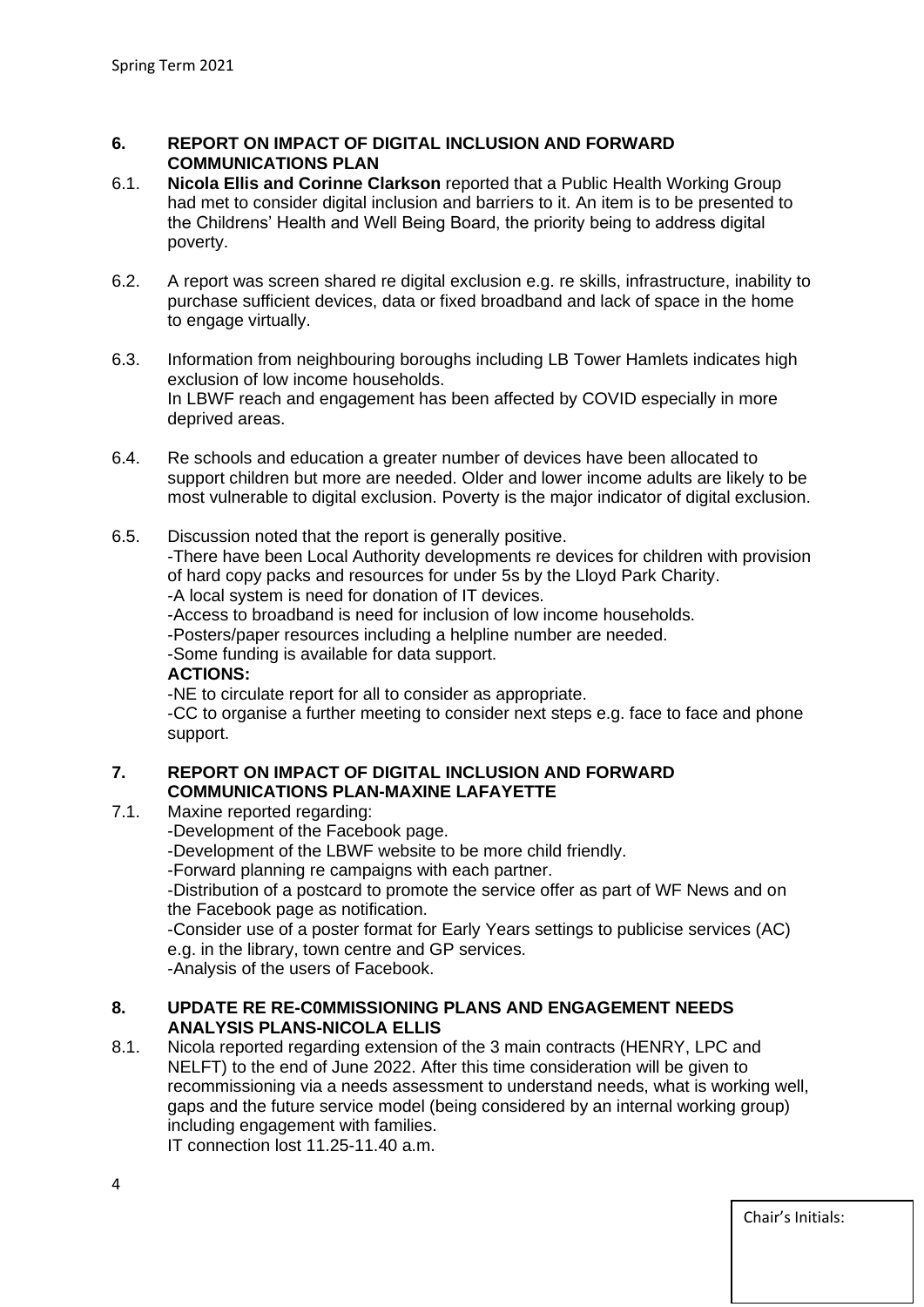## **9. PARTNER REPORTS**

#### Leytonstone Early Help

The service is operating predominantly virtually via zoom or teams. There are doorstep visits if there is a safeguarding risk with the option of office visits if necessary.

#### 9.2. Parents' Forum-Jenna Litherland

This used to meet face to face but is now virtual using Facebook for support.

#### 9.3. Elisha Brett-LBWF Early Help Service

 The service is supporting vulnerable children who are not in a setting due to closure. There is information on The Hub. Early Years' home visitors are developing a digital offer for a service to families with complex needs.

#### 9.4. Mary Marsh-NELFT

A restricted service is being offered except for the 6-8 week check to assess maternal mood. The universal offer has reduced but there is clinical triage for health review.

Virtual clinics are operating via a single point of access. Re working with parents communications will be considered. Digital support is being offered via the ERed book hoping for a 70-90% uptake working around the integrated pathway and extended access.

#### 9.5. Sade Alade-LBWF Early Years Leyton

There are no face to face or door step visits. There has been a significant amount of staff absence. Face to face play sessions were being delivered but stopped in January due to high rates of transmission. These may restart in February.

#### 9.6. Helen Currie, Executive Head Teacher CHLHNS

The service has remained open to all children given the lower transmission rate for early years' children. There is a need to consider staff well-being. There are budget difficulties but the service expects to be funded. Constantly changing guidelines and restrictions are a challenge. LBWF are supportive and the nursery schools are open to all including special needs children with Education and Health Care plans. However, adequate funding is needed.

The importance of staff looking after their own well-being was agreed by Carol Frederick in order to be able to continue to support vulnerable families.

#### 9.7. Angela Carter, Lloyd Park Centre Children's Charity

Angela noted the importance of maintaining well-being and good mental health. Multiple staff and families have been affected by COVID. Activities for children and families to do during daily exercise will be posted online.

#### 9.8. Helen Crockford, Manager of Walthamstow Toy Library

There is a campaign to support early years and make representation to the local authority, lead member and MP.

### 9.9. Elisha Brett, LBWF Early Help Service

With regard to funding there are uncertainties due to government funding not supporting sustainability. A consistent and collective message needs to be sent to